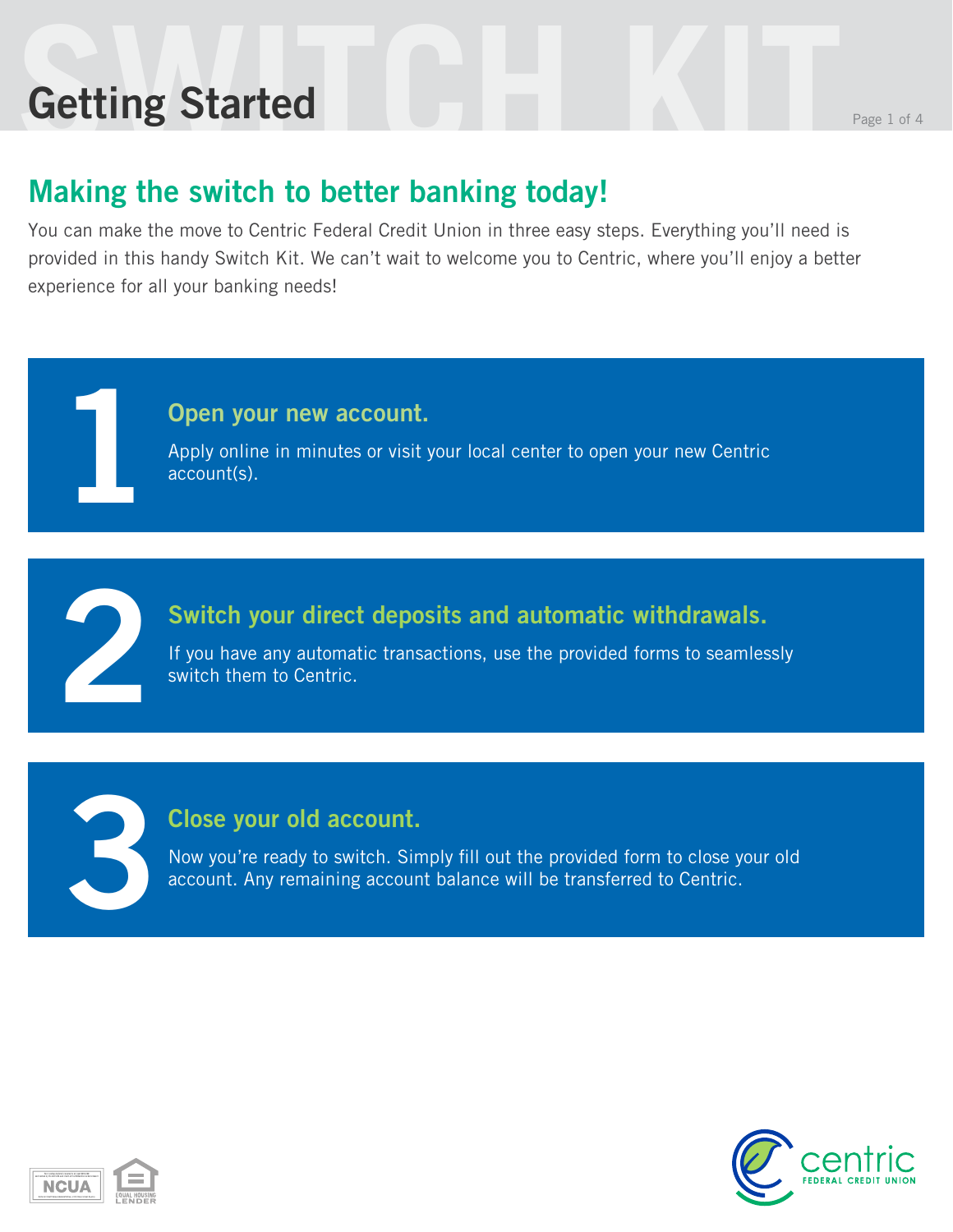### **Direct Deposit Authorization**

You can use your keyboard to fill out this form online, or you can print the form and complete it by hand.

Use this form to authorize your employer, retirement and pension funds, or any other agency to deposit your payment directly into your Centric account. Use one form for each direct deposit.

| <b>Notification of Direct Deposit Authorization Change</b> | <b>Direct Deposit Checklist:</b>                                                            |                                                                |
|------------------------------------------------------------|---------------------------------------------------------------------------------------------|----------------------------------------------------------------|
| <b>Company or Employer:</b>                                |                                                                                             | Use this list to remember all<br>your direct deposits you need |
| <b>Address:</b>                                            |                                                                                             | to transfer. These are the most<br>common direct deposits.     |
| City, State, Zip:                                          |                                                                                             | Payroll                                                        |
| <b>Phone Number:</b>                                       |                                                                                             | Investments                                                    |
| <b>Employee ID:</b>                                        |                                                                                             | <b>Retirement Plans</b>                                        |
| (if applicable)                                            |                                                                                             | <b>Social Security</b>                                         |
|                                                            | Effective immediately, please deposit the net amount of my check to my Centric account.     |                                                                |
| I authorize (name of depositor)                            |                                                                                             |                                                                |
|                                                            | to automatically deposit funds into the account below. This authorization shall remain in   |                                                                |
|                                                            | place until I have submitted a new authorization, or until this authorization is changed or |                                                                |
| revoked by me in writing.                                  |                                                                                             |                                                                |
| Place an X next to your desired option.                    |                                                                                             |                                                                |
| <b>Net amount to Centric CHECKING</b>                      |                                                                                             |                                                                |
| Account #                                                  | Routing # 111193550                                                                         |                                                                |
| <b>Net amount to Centric SAVINGS</b>                       |                                                                                             |                                                                |
| Account #                                                  | Routing # 111193550                                                                         |                                                                |
|                                                            |                                                                                             |                                                                |
| Signature:                                                 | Date:                                                                                       |                                                                |
| Name:                                                      |                                                                                             |                                                                |
| Address:                                                   |                                                                                             |                                                                |
| City, State, Zip:                                          |                                                                                             |                                                                |
| <b>Phone Number:</b>                                       |                                                                                             |                                                                |



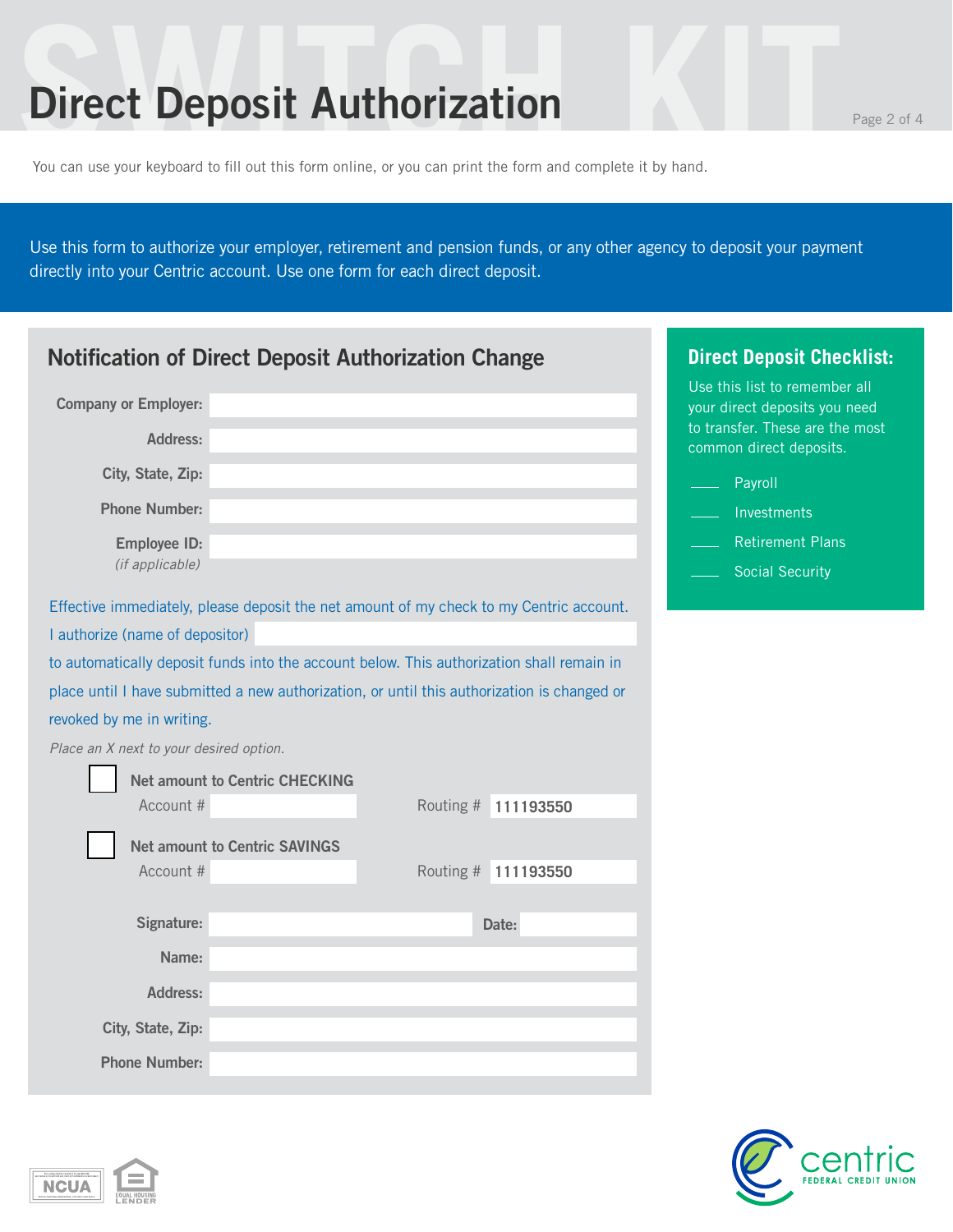### **Automatic Withdrawal Authorization**

You can use your keyboard to fill out this form online, or you can print the form and complete it by hand.

Use this form to authorize a change to any automatic payment, deductions, or withdrawals from your account. Use one form for each automatic withdrawal. Or, many companies and agencies make it easy to change your account on record online on their website.

|                               | <b>Notification of Withdrawal Authorization Change</b>                                                                                                                                               |           | <b>Automatic Withdrawal</b><br><b>Checklist:</b>                             |
|-------------------------------|------------------------------------------------------------------------------------------------------------------------------------------------------------------------------------------------------|-----------|------------------------------------------------------------------------------|
| Name of Company:              |                                                                                                                                                                                                      |           | Use this list to remember all your                                           |
| <b>Account Number:</b>        |                                                                                                                                                                                                      |           | automatic payments you need to                                               |
| <b>Payment Amount:</b>        |                                                                                                                                                                                                      |           | transfer. These are some of the<br>most commonly used automatic<br>payments. |
| <b>Address:</b>               |                                                                                                                                                                                                      |           | Home Mortgage                                                                |
| City, State, Zip:             |                                                                                                                                                                                                      |           | <b>Auto Loans</b>                                                            |
| <b>Phone Number:</b>          |                                                                                                                                                                                                      |           |                                                                              |
|                               |                                                                                                                                                                                                      |           | <b>Utilities</b>                                                             |
|                               | Please <b>change</b> my automatic withdrawal from the following account:                                                                                                                             |           | Insurance                                                                    |
| <b>Financial Institution:</b> |                                                                                                                                                                                                      |           | Cable/Internet                                                               |
| Account #                     | Bank Routing #                                                                                                                                                                                       |           | <b>Gym/Club Memberships</b>                                                  |
|                               |                                                                                                                                                                                                      |           | <b>Credit Cards</b>                                                          |
|                               | Please make all <b>future</b> automatic withdrawals from the following account:                                                                                                                      |           | Investments                                                                  |
| <b>Financial Institution:</b> | <b>Centric Federal Credit Union</b>                                                                                                                                                                  |           | Subscriptions                                                                |
| Account #                     | Bank Routing #                                                                                                                                                                                       | 111193550 | <b>Charity Donations</b>                                                     |
| Thank you very much.          |                                                                                                                                                                                                      |           |                                                                              |
|                               | This authorization will remain in effect until I have submitted to you a new authorization, or until<br>you have been notified by me in writing that this authorization has been changed or revoked. |           |                                                                              |
| Signature:                    |                                                                                                                                                                                                      | Date:     |                                                                              |
| Name:                         |                                                                                                                                                                                                      |           |                                                                              |
| Address:                      |                                                                                                                                                                                                      |           |                                                                              |
|                               |                                                                                                                                                                                                      |           |                                                                              |
| City, State, Zip:             |                                                                                                                                                                                                      |           |                                                                              |
| <b>Phone Number:</b>          |                                                                                                                                                                                                      |           |                                                                              |